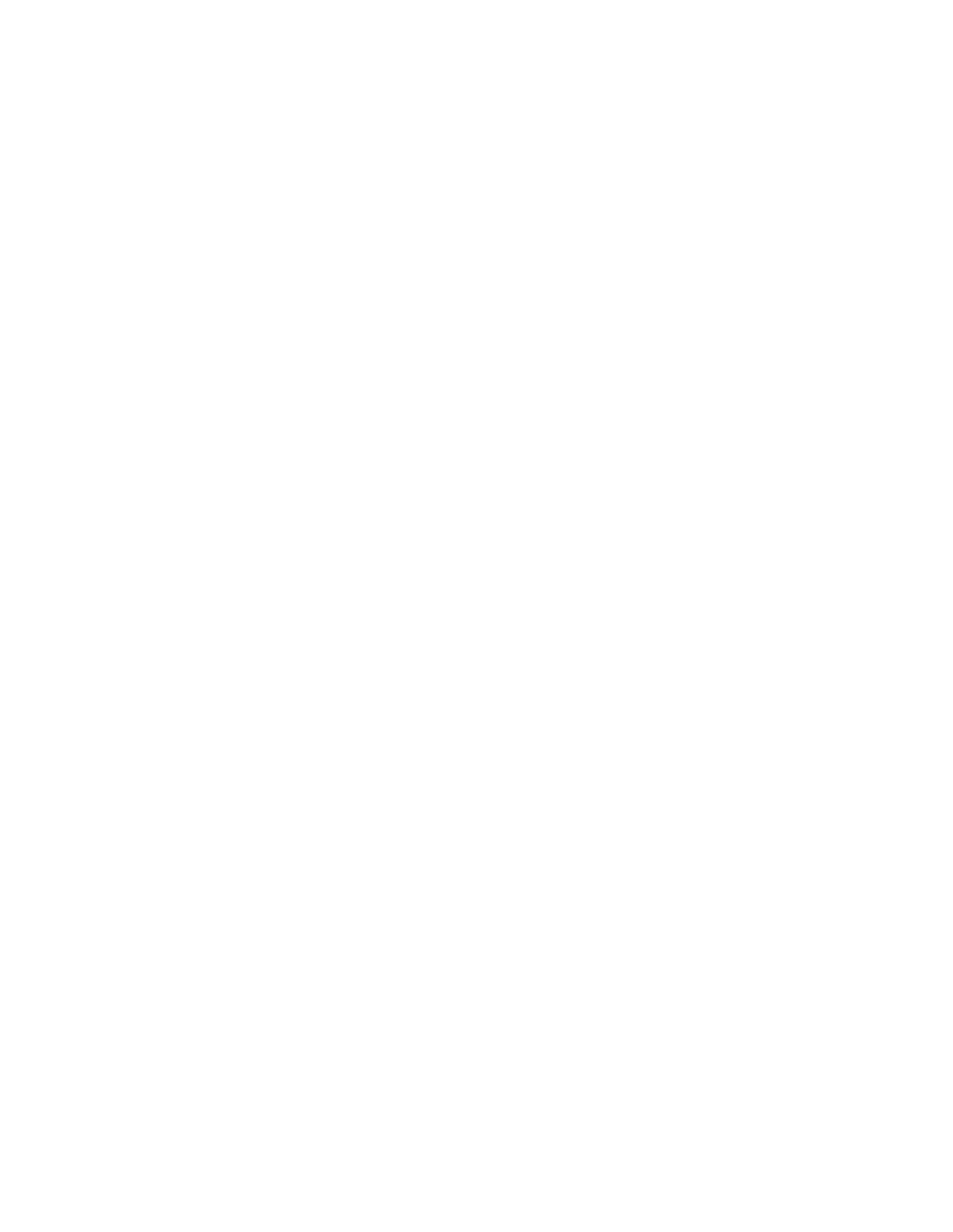### METAPLECTIC OPERATORS FOR FINITE ABELIAN GROUPS AND  $\mathbb{R}^d$

NORBERT KAIBLINGER<sup>1</sup>,<sup>∗</sup> AND MARKUS NEUHAUSER<sup>2</sup>

Abstract. The Segal–Shale–Weil representation associates to a symplectic transformation of the Heisenberg group an intertwining operator, called metaplectic operator. We develop an explicit construction of metaplectic operators for the Heisenberg group  $H(G)$  of a finite abelian group  $G$ , an important setting in finite time-frequency analysis. Our approach also yields a simple construction for the multivariate Euclidean case  $G = \mathbb{R}^d$ .

#### **INTRODUCTION**

Denote by  $\mathbb{Z}_n = \mathbb{Z}/n\mathbb{Z}$  the cyclic group of order  $n \geq 2$ . Let G be a finite abelian group, given in generic form

$$
G = \mathbb{Z}_{n_1} \times \cdots \times \mathbb{Z}_{n_d} , \qquad \text{where} \ \ n_1 \mid n_2 \mid \cdots \mid n_d .
$$

Finite abelian groups are self-dual, that is, G is isomorphic to its dual group  $\widehat{G}$  consisting of the homomorphisms into the circle group  $\mathbb{T} = {\tau \in \mathbb{C} : |\tau| = 1}$ . Specifically, we identify a character  $\chi \in \widehat{G}$  with an element  $m \in G$  by writing  $\chi: k \mapsto \langle m, k \rangle$  in terms of the bicharacter

$$
\langle m, k \rangle = \exp(2\pi i \cdot m^{\top} N^{-1} k) , \qquad k, m \in G,
$$

where

$$
N = \text{diag}(n_1, \ldots, n_d).
$$

Given  $\lambda \in G^2$ , the time-frequency shift operator  $\pi(\lambda)$  is defined for a complex-valued function v on G, that is for an  $n_1 \times \cdots \times n_d$  hypermatrix v, by

$$
\pi(\lambda) v(k) = \langle m, k \rangle v(k-l), \qquad \lambda = (l, m) \in G^2.
$$

The Heisenberg group  $H(G)$  is the group of operators

$$
H(G) := \{ \tau \pi(\lambda) \colon \lambda \in G^2, \ \tau \in \mathbb{T} \},
$$

where  $\mathbb{T} = \{ \tau \in \mathbb{C} : |\tau| = 1 \}$  is the circle group.

<sup>2000</sup> Mathematics Subject Classification. Primary 20C33; Secondary 20K01, 42C15, 81S30.

Key words and phrases. Metaplectic representation, Heisenberg group, extraspecial group, symplectic homomorphism, second degree character, time-frequency shift operator.

<sup>1</sup>Faculty of Mathematics, University of Vienna, Nordbergstraße 15, 1090 Vienna, Austria.

 ${}^{2}$ Insitut für Mathematik, TU Clausthal, Erzstr. 1 38678 Clausthal-Zellerfeld, Germany.

<sup>∗</sup>Corresponding author.

E-mails: norbert.kaiblinger@univie.ac.at (N. Kaiblinger), neuhauser@math.tu-clausthal.de (M. Neuhauser).

Supported by the Austrian Science Fund FWF grant P 21339 (N.K.) and by the Marie-Curie Excellence Grant MEXT-CT-2004-517154 (M.N.).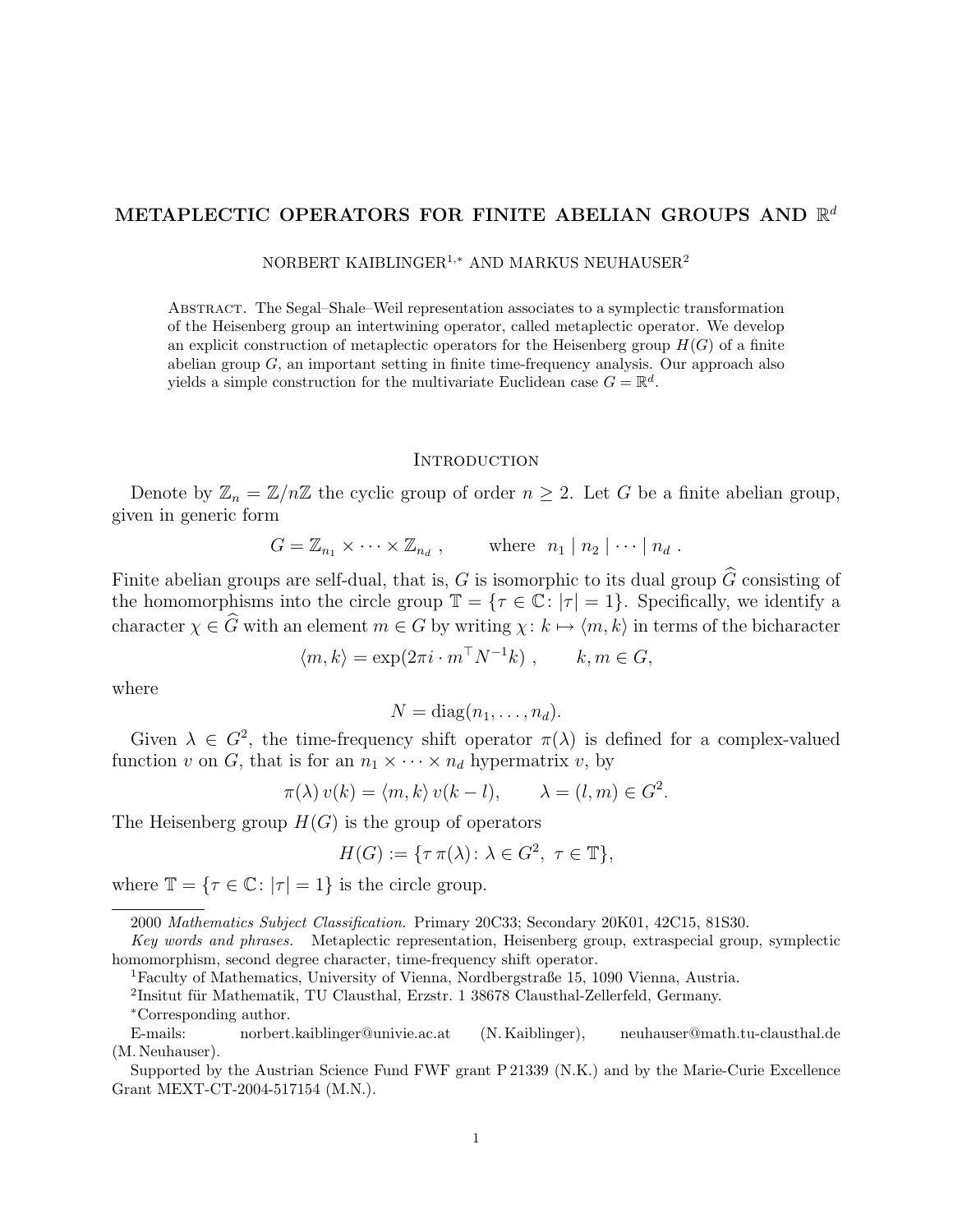Weil's celebrated theory of the metaplectic representation [33] is concerned with a class of automorphisms of the Heisenberg group  $H(G)$  for an arbitrary self-dual locally compact abelian group  $G$ , see [5]. Especially it contains generalizations of fundamental results that are initially formulated for the case  $G = \mathbb{R}^d$ , such as the Stone-von Neumann theorem [30]. One of the key results of Weil's theory is the existence of metaplectic operators and applied to the case of the finite abelian group  $G$  it is outlined as follows.

By  $M_{d,d}(\mathbb{Z})$  denote the set of  $d \times d$  matrices with coefficients in  $\mathbb{Z}$ . We describe the endomorphisms of G by equivalence classes of integer matrices. A representative  $[A] = (a_{r,s})$ of A must satisfy the condition that

$$
\frac{n_r}{n_s} \text{ divides } a_{r,s} \text{ if } s < r, \qquad r, s = 1, \dots, d,
$$

and the entries of any other representative  $(a'_{r,s})$  for A satisfy

$$
a'_{r,s} = a_{r,s} \bmod n_r, \qquad r, s = 1, \ldots, d.
$$

The endomorphism ring structure is thus given by the usual matrix operations. This description of  $End(G)$  is standard when G is of prime power order [21]. Our approach does not a priori split G into  $p$ -groups, with the advantage that the operators used in the main result need not be factorized.

For  $A \in \text{End}(G)$  with representative  $[A] \in M_{d,d}(\mathbb{Z})$ , the matrix

$$
[A]^* = N[A]^\top N^{-1}
$$

belongs to  $M_{d,d}(\mathbb{Z})$  and it is a representative for the adjoint  $A^* \in \text{End}(G)$ , so that indeed

$$
\langle m, Ak \rangle = \exp(2\pi i \cdot m^{\top} N^{-1} A k)
$$
  
=  $\exp(2\pi i \cdot (N A^{\top} N^{-1} m)^{\top} N^{-1} k) = \langle A^* m, k \rangle$ ,  $k, m \in G$ .

Notice that the latter formula does not depend on the choice of the representative [A] and in such a situation we usually do not distinguish between  $A \in End(G)$  and a specific representative  $[A] \in M_{d,d}(\mathbb{Z})$ .

Let S be an element of the symplectic group  $Sp(G)$  described by  $2d \times 2d$  matrices in block form

$$
S = \begin{pmatrix} A & B \\ C & D \end{pmatrix}, \qquad A, B, C, D \in \text{End}(G),
$$

such that  $A^*C = C^*A$ ,  $B^*D = D^*B$ , and  $A^*D - C^*B = I$ , with  $I \in End(G)$  the identity, for which the  $d \times d$  identity matrix is a representative. For our approach it is preferable to use the equivalent conditions

$$
AB^* = BA^*
$$
,  $CD^* = DC^*$ , and  $AD^* - BC^* = I$ ,

that follow since  $S \in Sp(G)$  implies that S is invertible with  $S^{-1} = \begin{pmatrix} D^* & -B^* \ -C^* & A^* \end{pmatrix} \in Sp(G)$ . Then the fundamental result mentioned above reads that there exists a unitary operator  $U$ on  $\mathbb{C}^{n_1 \cdots n_d}$ , called a metaplectic operator for S, such that

(1) 
$$
U\pi(\lambda)U^{-1} = \psi(\lambda)\pi(S\lambda), \qquad \lambda \in G^2,
$$

with some scalar function  $\psi: G^2 \to \mathbb{T}$ .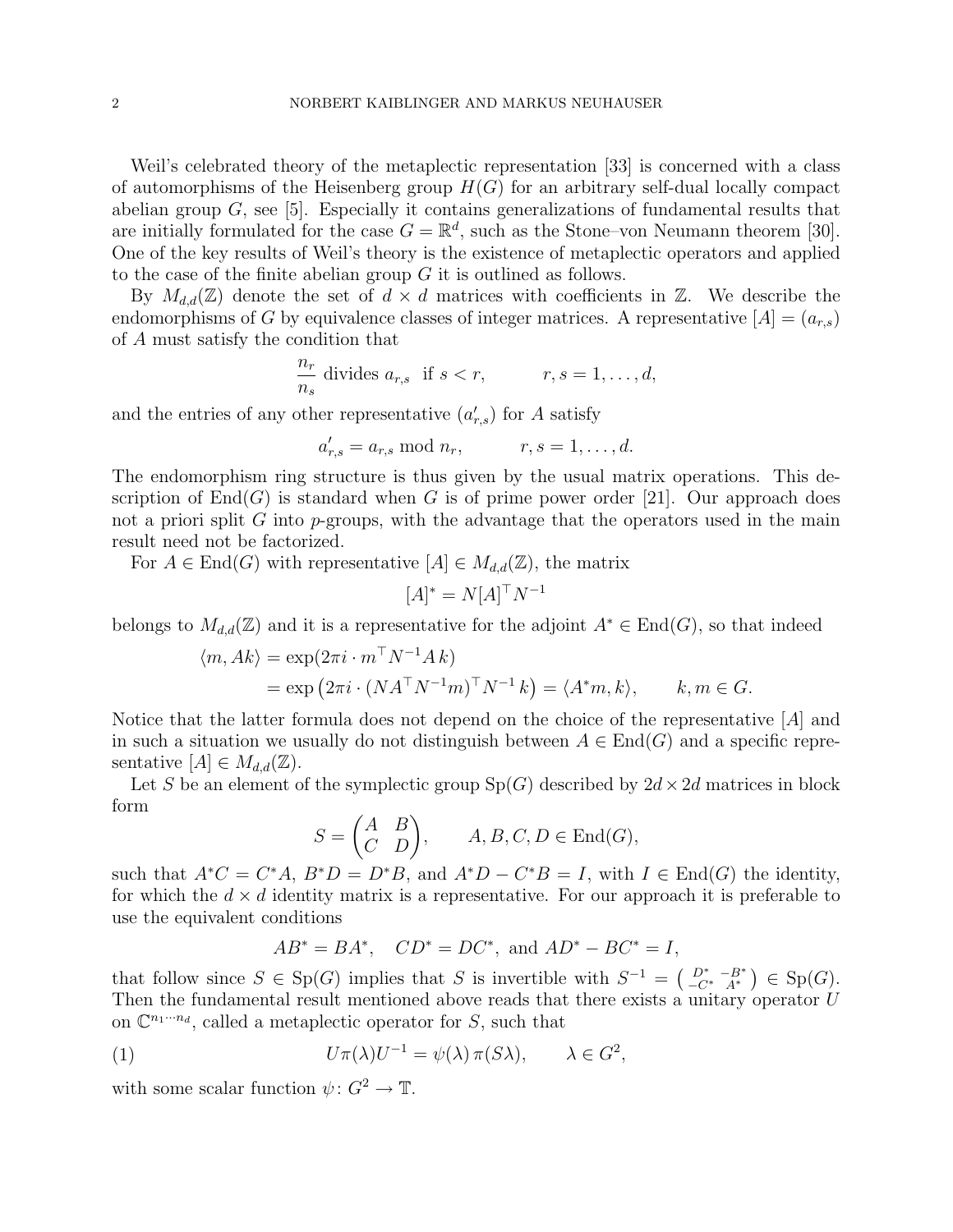We describe an explicit construction of metaplectic operators for the case of finite abelian groups G. The finite setting is important in time-frequency analysis  $[7, 14, 24, 31]$ , particularly for the finite approximation of multivariate Gabor frames [23].

The literature on metaplectic operators in this setting is rich, we mention  $[1, 2, 4, 8, 11, 13,$ 19, 20, 25, 27] and the extensive list of references in [32]. On the other hand, the previously known constructions of metaplectic operators in a finite setting are formulated with various restrictions. Typical limitations are the focus on finite fields or strong conditions on S, such as one of its blocks being invertible. Such a restriction on S covers the general case only indirectly, for example by a counting argument in [27], formulated for the finite field setting. A general construction for metaplectic operators for finite cyclic groups is obtained in [13]. The present results cover the case of arbitrary finite abelian groups and we do not impose any restriction on S. Our approach to the finite case also implies a simple construction for the multivariate continuous-time case  $G = \mathbb{R}^d$ , discussed in a separate section.

The main theorem is stated in Section 1 and proved in Section 3, based on preliminary results which can be found in Section 2. The construction for the continuous-time case  $G = \mathbb{R}^d$  is presented in Section 4.

#### 1. Main result

We use the following unitary operators acting on  $n_1 \times \cdots \times n_d$  hypermatrices  $v \in \mathbb{C}^{n_1 \cdots n_d}$ , viewed as functions on G. By Aut $(G) \subset End(G)$  denote the group of automorphisms of G.

Let  $A \in \text{Aut}(G)$  and  $C \in \text{End}(G)$  with  $C = C^*$ , given in the form of an integer matrix representative  $[C] \in M_{d,d}(\mathbb{Z})$  satisfying  $[C] = N[C]^\top N^{-1}$ . Define the Fourier transform  $\mathscr{F}$ , the dilation  $L_A$ , and the multiplication operator  $R_{[C]}$  by

• 
$$
\mathscr{F}v(k) = \frac{1}{\sqrt{\det N}} \sum_{m \in G} \underbrace{\exp(-2\pi i \cdot k^{\top} N^{-1} m)}_{\langle k, m \rangle} v(m), \qquad k \in G,
$$
  
\n•  $L_A v(k) = v(A^{-1} k), \qquad k \in G,$ 

•  $R_{[C]}v(k) = \psi_{[C]}(k)v(k),$  k ∈ G,

where the function  $\psi_{[C]}$  on G is defined by

$$
\psi_{[C]}(k) = \exp\left(\pi i \cdot k^\top (I + N^{-1}) [C] (I + N) k\right), \qquad k \in G.
$$

We remark that the careful definition of  $\psi_{[C]}$  is one of the crucial steps of our approach, it is shown in Lemma 2 below that  $\psi_{[C]}$  is a second degree character for C. Second degree characters are a fundamental notion in Weil's theory of the metaplectic representation [33], we refer to [29]; see also [13]. It is important to note that the seemingly more natural assignment  $f(k) = \exp(\pi i \cdot k^{\top} N^{-1} [C] k)$  does not work, cf. [6, 13]; while f may not be well defined on G, we will show that  $\psi_{[C]}(k) = f((I + N)k)$  works. We also note that the general construction of second degree characters in [3, p. 308] or [29, p. 37], based on Mackey's technique of induced representation, does not directly yield explicit formulas.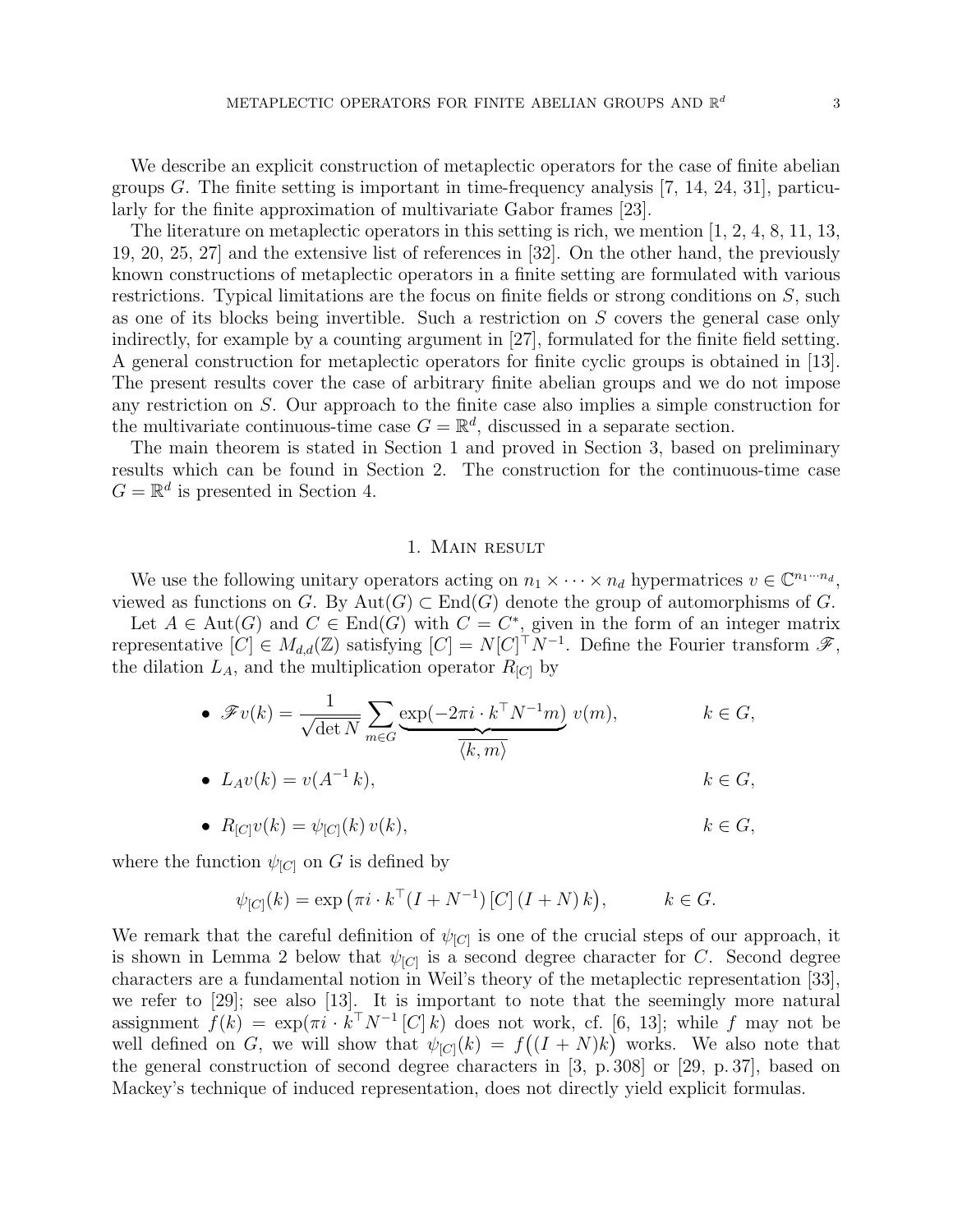The next theorem is our main result and it describes the explicit construction of metaplectic operators U for general finite abelian groups. Denote by  $\mathcal{R}(A)$  the image of a given homomorphism A.

**Theorem 1.** Let  $G = \mathbb{Z}_{n_1} \times \cdots \times \mathbb{Z}_{n_d}$  such that  $n_1 | n_2 | \cdots | n_d$  and let  $S = \begin{pmatrix} A & B \\ C & D \end{pmatrix} \in Sp(G)$ . For each prime p dividing the group order  $|G|$ , define  $\Theta^{(p)} \in M_{d,d}(\mathbb{Z})$  by the following steps. First, split  $N$  into blocks determined by distinct maximal powers of p dividing the diagonal elements,

$$
N = \text{diag}(n_1, \dots, n_d) = \text{diag}(\underbrace{p^{\alpha_1} Q_1, \dots, p^{\alpha_u} Q_u}_{u \le d \text{ blocks}}), \qquad \alpha_1 < \alpha_2 < \dots < \alpha_u,
$$

such that each  $Q_j$  is diagonal and invertible modulo p. Then the matrix  $(A \mod p) \in M_{d,d}(\mathbb{Z}_p)$ is block triangular of the form

$$
(A \bmod p) = \begin{pmatrix} A_1 & & * \\ & A_2 & & \\ & & \ddots & \\ & & & A_u \end{pmatrix},
$$

such that  $A_j$  has the same size as  $Q_j$ , for  $j = 1, \ldots, u$ . Next, for each diagonal block  $A_j$ , denote by  $\sigma_j$  a set of indices such that the respective columns of  $A_j$  form a basis for  $\mathcal{R}(A_j)$ . Denote by  $\Theta_i$  the diagonal matrix of the same size as  $A_i$  whose diagonal is 0 at the positions indexed by  $\sigma_i$  and 1 otherwise. Finally, let

$$
\Theta^{(p)} = \mathrm{diag}(\Theta_1, \ldots, \Theta_u).
$$

With  $\Theta^{(p)}$  obtained in this way for each prime p dividing  $|G|$ , define  $\Theta \in \text{End}(G)$  diagonal by

$$
\Theta = \sum_{\substack{p \text{ prime}, \\ p|\nu}} \frac{\nu}{p} \Theta^{(p)},
$$

where  $\nu$  denotes the product of all primes p dividing  $|G|$ . Let  $A_0 = A + B\Theta$  and  $C_0 = C + D\Theta$ . Then  $A_0$  is invertible and the operator  $U = U_S$  given by

$$
U:=R_{[C_0A_0^{-1}]} \cdot L_{A_0}\cdot \mathscr{F}^{-1}\cdot R_{[-A_0^{-1}B]}\cdot \mathscr{F}\cdot R_{[-\Theta]}
$$

is unitary and satisfies (1), for  $\lambda \in G^2$  and some scalar function  $\psi \colon G^2 \to \mathbb{T}$ .

*Remark* 1. (i) If in an actual computation some block triangular structure of  $(A \text{ mod } p)$  is observed that is finer than the one described in the theorem, it can be used as well. By contrast, a coarser block triangular strucure may not be used, as shown by the following example. Let  $G = \mathbb{Z}_p \times \mathbb{Z}_{p^2}$ , for some prime p, and let  $S = \begin{pmatrix} A & I \\ -I & 0 \end{pmatrix}$  with  $A = \begin{pmatrix} 0 & 1 \\ P & 0 \end{pmatrix}$ . Notice that  $A^* = NA^{\top}N^{-1} = A$  and hence  $S \in Sp(G)$ . Writing  $(A \mod p) = \begin{pmatrix} 0 & 1 \\ 0 & 0 \end{pmatrix} = \begin{pmatrix} A_1 & 1 \\ 0 & A_2 \end{pmatrix}$  we correctly obtain  $\sigma_1 = \sigma_2 = \emptyset$  and  $\Theta = \Theta^{(p)} = I$ , indeed  $A_0 = A + B\Theta = \begin{pmatrix} 1 & 1 \\ p & 1 \end{pmatrix}$  is invertible. On the other hand, incorrectly viewing  $(A \mod p)$  as one single block  $A_1$  yields  $\sigma_1 = \{2\}$ and thus  $\Theta = \Theta^{(p)} = \begin{pmatrix} 1 & 0 \\ 0 & 0 \end{pmatrix}$ , which does not work, since  $A + B\Theta = \begin{pmatrix} 1 & 1 \\ p & 0 \end{pmatrix}$  is not invertible.

(ii) The scalar function  $\psi$  in the intertwining identity (1) depends on the particular choice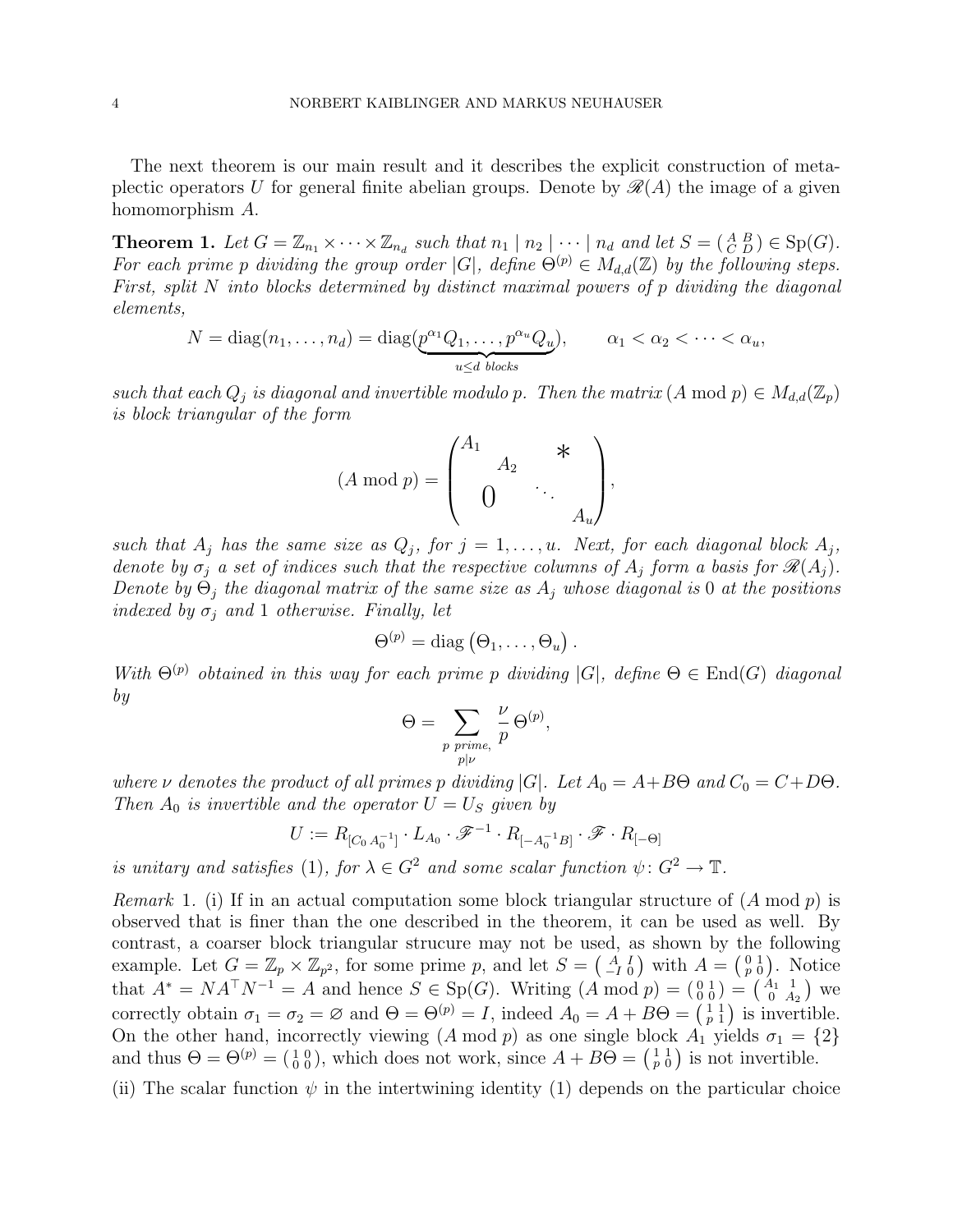of the metaplectic operator U. It is always a second degree character on  $G^2$ , see [29, 33] for the details. In this paper we frequently make use of the second degree character  $\psi_{[C]}$  on G, notice that in contrast  $\psi$  is a function on  $G^2$ .

(iii) The construction of  $\Theta$  in terms of the matrices  $\Theta^{(p)}$  is an application of the Chinese remainder theorem so to obtain  $(\Theta \mod p) = (\nu/p) \Theta^{(p)}$ . Aiming at the plain relations  $(\Theta \mod p) = \Theta^{(p)}$  works as well yet our approach is favorable since the formula for  $\Theta$ is especially simple. Generally, the theorem also works for other choices of  $\Theta$  such as  $\Theta$ multiplied by an any  $\Sigma \in \text{Aut}(G)$  in diagonal form.

(iv) We remark that our results also relate to finite Heisenberg groups. Indeed, while  $H(G)$  is infinite, with finite time-frequency plane  $G^2$ , it is a central extension of the finite Heisenberg group  $H_0(G)$  generated by the time-frequency shifts  $\pi(\lambda)$ ,  $\lambda \in G^2$ ,

$$
H_0(G) = \{ \tau \pi(\lambda) : \lambda \in G^2, \ \tau \in \mathbb{T}_n \},
$$

where  $n = n_d$  and  $\mathbb{T}_n \subset \mathbb{T}$  consists of the  $n^{\text{th}}$  roots of unity.

Specifically for  $n_1 = \cdots = n_d = p$  prime, where  $G = \mathbb{Z}_p^d$  is a homocyclic p-group, the finite Heisenberg group  $H_0(\mathbb{Z}_p^d)$  identifies with the extraspecial group  $p_+^{1+2d}$  of order  $p_+^{1+2d}$  and plus type, with the notation of [9, Sec. 5.2]. Theorem 1 thus relates to the automorphisms of a class of extraspecial groups, whose structure is analyzed in [34]. See also [17].

#### 2. Preliminary results

For a self-contained presentation of the material, we recall the general decomposition paradigm for metaplectic operators.

**Lemma 1.** If  $U = U_1$  and  $U = U_2$  satisfy (1) for  $S = S_1$  and  $S = S_2$ , respectively, then  $U = U_1U_2$  satisfies (1) for  $S = S_1S_2$ .

*Proof.* We have 
$$
U_1 U_2 \pi(\lambda) U_2^{-1} U_1^{-1} = \psi_2(\lambda) U_1 \pi(S_2 \lambda) U_1^{-1} = \underbrace{\psi_1(S_2 \lambda) \psi_2(\lambda)}_{=: \psi(\lambda)} \pi(S_1 S_2 \lambda).
$$
  $\square$ 

The preparatory material is based on suitable generalizations of the technical steps developed for cyclic groups in [13]. As a key step we verify that  $\psi_{[C]}$  is well-defined and that it is indeed a second degree character for  $C \in \text{End}(G)$ .

**Lemma 2.** Let  $C \in End(G)$  with  $C = C^*$  be given in the form of an integer matrix representative  $[C] \in M_{d,d}(\mathbb{Z})$  satisfying  $[C] = N[C]^\top N^{-1}$ .

(i)  $\psi_{[C]}$  is well-defined on G, that is, the function does not depend on the choice of the multiinteger representative for the argument  $k \in G$ .

(ii)  $\psi_{[C]}$  is a second degree character for C, that is, it satisfies the identity

$$
\psi_{[C]}(k+k') = \psi_{[C]}(k) \psi_{[C]}(k') \langle k, Ck' \rangle, \qquad k, k' \in G.
$$

*Proof.* First we notice that  $(I + N^{-1})[C](I + N)$  is symmetric since  $N^{-1}[C] = [C]^T N^{-1}$ . (i) Let  $k \in G$  be given in the form of some representative  $[k] \in \mathbb{Z}^d$ . Then any other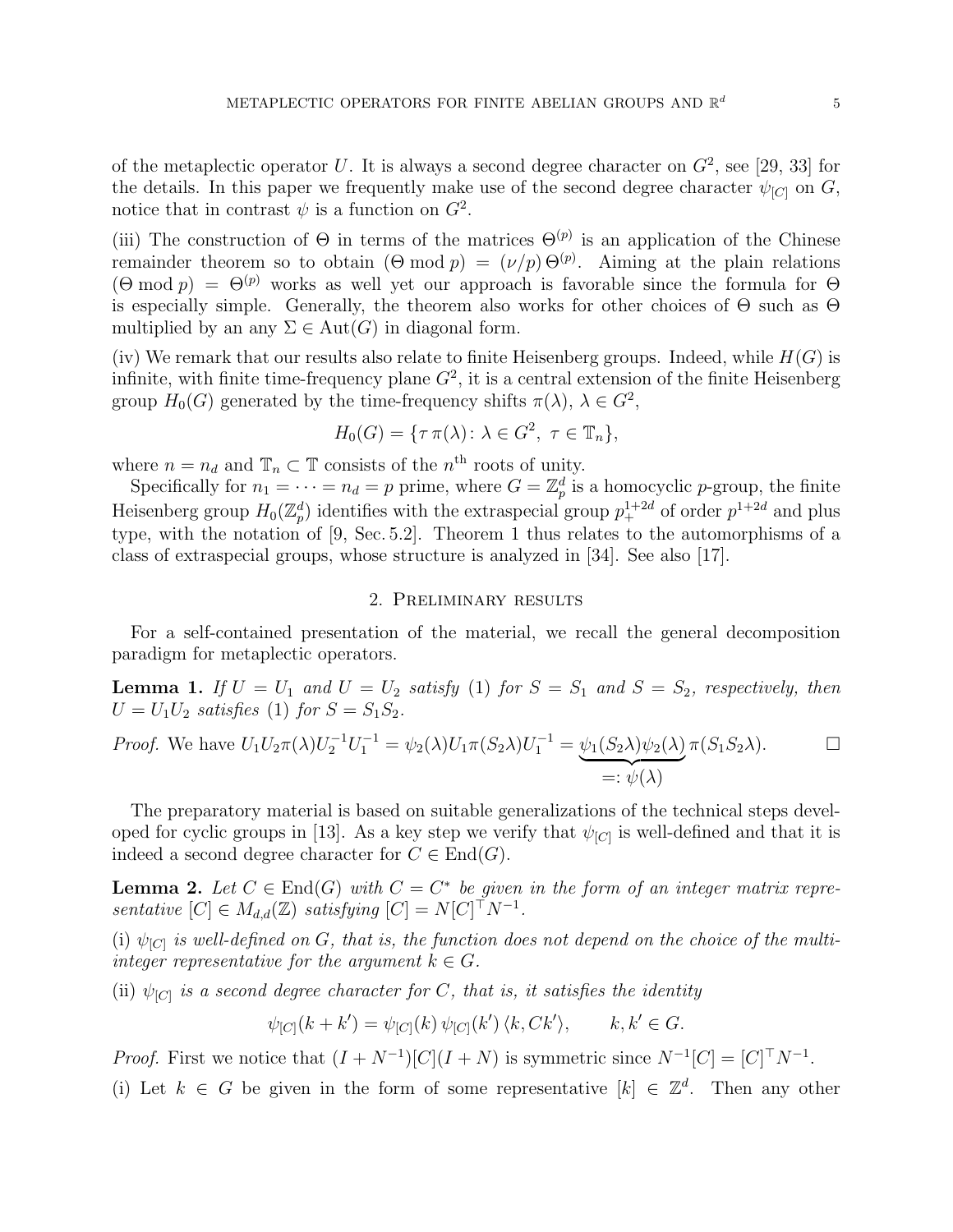representative of k is of the form  $[k] + Nz$ , for some  $z \in \mathbb{Z}^d$ , and we need to verify that  $\psi_{[C]}([k]+Nz)=\psi_{[C]}([k])$ . Indeed we have

$$
\psi_{[C]}([k] + Nz)
$$
\n
$$
= \exp(\pi i \cdot ([k] + Nz)^{\top} (I + N^{-1}) [C] (I + N) ([k] + Nz))
$$
\n
$$
= \exp(\pi i \cdot [k]^{\top} (I + N^{-1}) [C] (I + N) [k]) \cdot \exp(\pi i \cdot z^{\top} (N + I) [C] \overbrace{(I + N) N}^{\text{even entries}} z)
$$
\n
$$
= \psi_{[C]}([k])
$$
\n
$$
\times \exp(2\pi i \cdot z^{\top} (N + I) [C] (I + N) [k])
$$
\n
$$
= 1
$$
\n
$$
= \psi_{[C]}([k]) .
$$

(ii) For  $k, k' \in G$ , we have

$$
\psi_{[C]}(k+k')
$$
\n
$$
= \exp(\pi i \cdot (k+k')^{\top} (I+N^{-1}) [C] (I+N) (k+k'))
$$
\n
$$
= \exp(\pi i \cdot k^{\top} (I+N^{-1}) [C] (I+N) k) \cdot \exp(\pi i \cdot k'^{\top} (I+N^{-1}) [C] (I+N) k')
$$
\n
$$
= \psi_{[C]}(k)
$$
\n
$$
\times \exp(2\pi i \cdot k^{\top} (I+N^{-1}) [C] (I+N) k')
$$
\n
$$
= \psi_{[C]}(k) \psi_{[C]}(k') \exp(2\pi i \cdot k^{\top} N^{-1} [C]k') \cdot \exp(2\pi i \cdot k^{\top} ([C]+N^{-1} [C]N + [C]N) k')
$$
\n
$$
= \langle k, Ck' \rangle
$$
\n
$$
= \psi_{[C]}(k) \psi_{[C]}(k') \langle k, Ck' \rangle,
$$
\n
$$
= \psi_{[C]}(k) \psi_{[C]}(k') \langle k, Ck' \rangle,
$$

where we recall that  $\langle k, [C]k' \rangle = \langle k, Ck' \rangle$  does not depend on the choice of a representative [C] for C.

Remark 2. (i) If  $n_d$  is odd, then all  $n_j$  are odd and  $\psi_{[C]}$  is uniquely determined by C, independent on the choice of the representative  $[C]$ .

(ii) If  $n_1$  is even, then all  $n_j$  are even and there are  $2^d$  possible vectors  $\psi_{[C]}$ , depending on the choice of [C]. Two such vectors  $\psi_{[C]_1} \neq \psi_{[C]_2}$  differ by some modulation of the form of a multiplication with  $\pm 1$  entries.

**Lemma 3.** Let  $A \in \text{Aut}(G)$  and  $C \in \text{End}(G)$  with  $C = C^*$ , given in the form of an integer matrix representative  $[C] \in M_{d,d}(\mathbb{Z})$  satisfying  $[C] = N[C]^\top N^{-1}$ . The operators  $U_1 = \mathscr{F}$ ,  $U_2 = L_A$ , and  $U_3 = R_{[C]}$  satisfy (1) for

$$
S_1 = \begin{pmatrix} 0 & I \\ -I & 0 \end{pmatrix}, \quad S_2 = \begin{pmatrix} A & 0 \\ 0 & (A^*)^{-1} \end{pmatrix}, \quad and \quad S_3 = \begin{pmatrix} I & 0 \\ C & I \end{pmatrix},
$$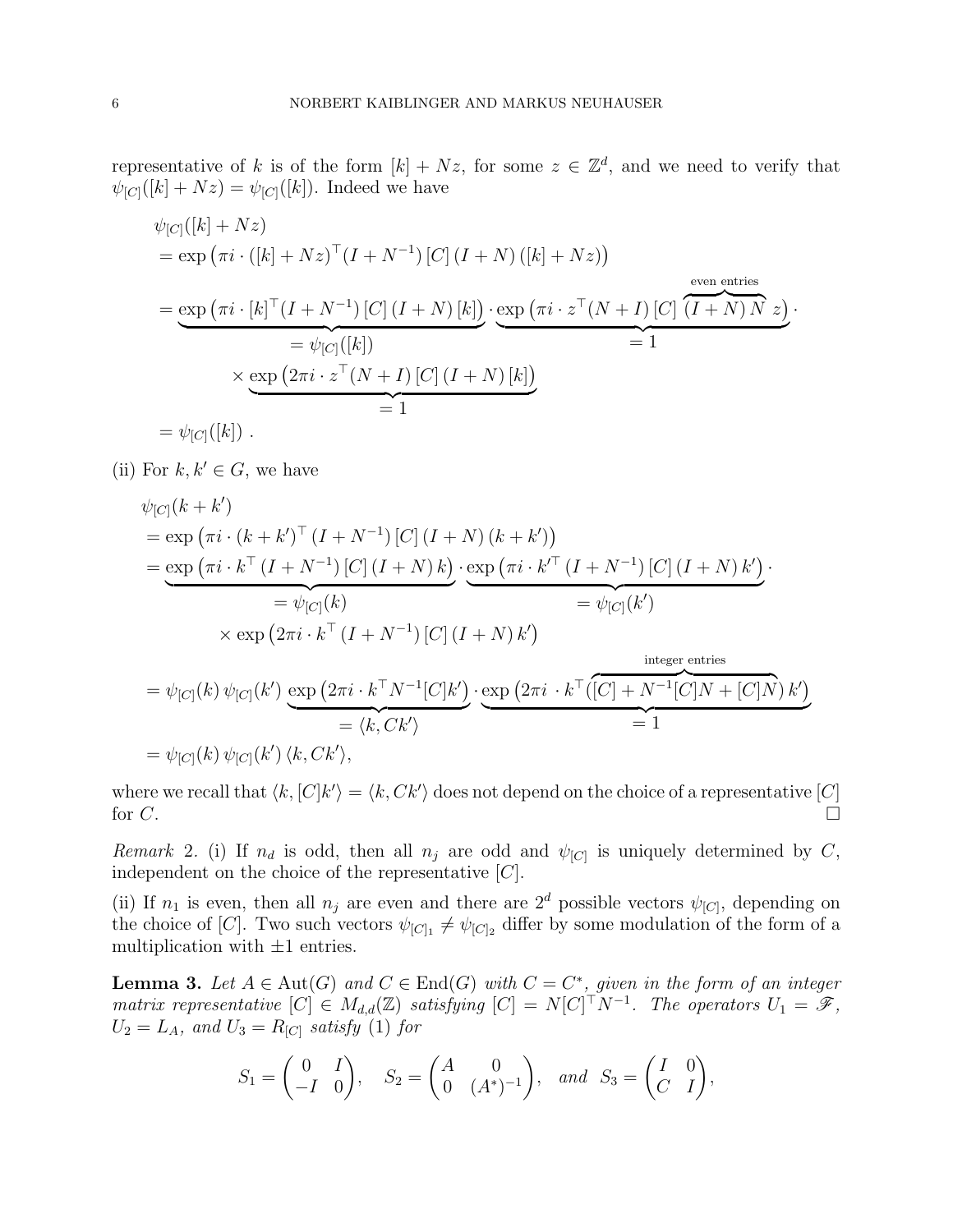respectively. More precisely, we have

(i) 
$$
\mathscr{F} \pi(l,m) \mathscr{F}^{-1} = \underbrace{\exp(2\pi i \cdot m^{\top} N^{-1} l)}_{\langle m, l \rangle} \pi(m,-l),
$$
   
  $l,m \in G,$ 

(ii) 
$$
L_A \pi(l, m) L_A^{-1} = \pi\left(Al, (A^*)^{-1}m\right),
$$
  $l, m \in G,$ 

(iii) 
$$
R_{[C]}\pi(l,m) R_{[C]}^{-1} = \underbrace{\exp(-\pi i \cdot l^{T}(I + N^{-1}) [C] (I + N) l)}_{\overline{\psi_{[C]}(l)}} \pi(l, Cl + m), \quad l, m \in G.
$$

*Proof.* (i) Use elementary properties of the Fourier transform, first  $\mathscr{F}\pi(0,m) = \pi(m,0)\mathscr{F}$ , secondly  $\mathscr{FF}v(k) = v(-k)$ , and note that  $\pi(l,m)\pi(-l,-m) = \langle m, l \rangle$ .

(ii) Notice that 
$$
L_A \pi(l, 0) = \pi(Al, 0)L_A
$$
 and  $\pi(0, m)L_A = L_A \pi(0, A^*m)$ , indeed  
\n
$$
\pi(0, m) L_A v(k) = \langle m, k \rangle v(A^{-1}k)
$$
\n
$$
= \langle A^*m, A^{-1}k \rangle v(A^{-1}k)
$$
\n
$$
= L_A \pi(0, A^*m) v(k).
$$

(iii) Observe that  $R_{[C]} \pi(0, m) = \pi(0, m) R_{[C]}$  and  $R_{[C]} \pi(l, 0) = \psi_{[C]}(l) \pi(l, Cl) R_{[C]}$ , indeed  $R_{[C]}\,\pi(l,0)\,v(k)=\psi_{[C]}(k)\,v(k-l)$  $= \psi_{[C]}(l + (k - l)) v(k - l)$  $= \psi_{[C]}(l) \psi_{[C]}(k - l) \langle l, C(k - l) \rangle v(k - l)$  $= \psi_{[C]}(l) \langle Cl, k - l \rangle \psi_{[C]}(k - l) v(k - l)$ =  $\overline{\psi_{|C|}(l)} \pi(l, Cl) R_{|C|} v(k),$ 

as follows from Lemma 2(ii) and the fact that  $\psi_{[C]}(l)\langle Cl, -l \rangle = \overline{\psi_{[C]}(l)}$ .

3. Proof of Theorem 1

We prepare the matrix block structure used in Theorem 1.

**Lemma 4.** Given a prime p dividing  $|G|$ , split  $N = \text{diag}(n_1, \ldots, n_d)$ . into blocks

$$
N = \text{diag}(p^{\alpha_1}Q_1, \dots, p^{\alpha_u}Q_u), \qquad \alpha_1 < \alpha_2 < \dots < \alpha_u,
$$

with  $u \leq d$ , such that each  $Q_j$  is invertible modulo p. (i) For  $A \in End(G)$ , the matrix  $(A \mod p)$  has a block triangular form

$$
(A \bmod p) = \begin{pmatrix} A_1 & & & \ast & \\ & A_2 & & \\ & & \ddots & \\ & & & A_u \end{pmatrix},
$$

such that  $A_j$  has the same size as  $Q_j$ , for  $j = 1, \ldots, u$ .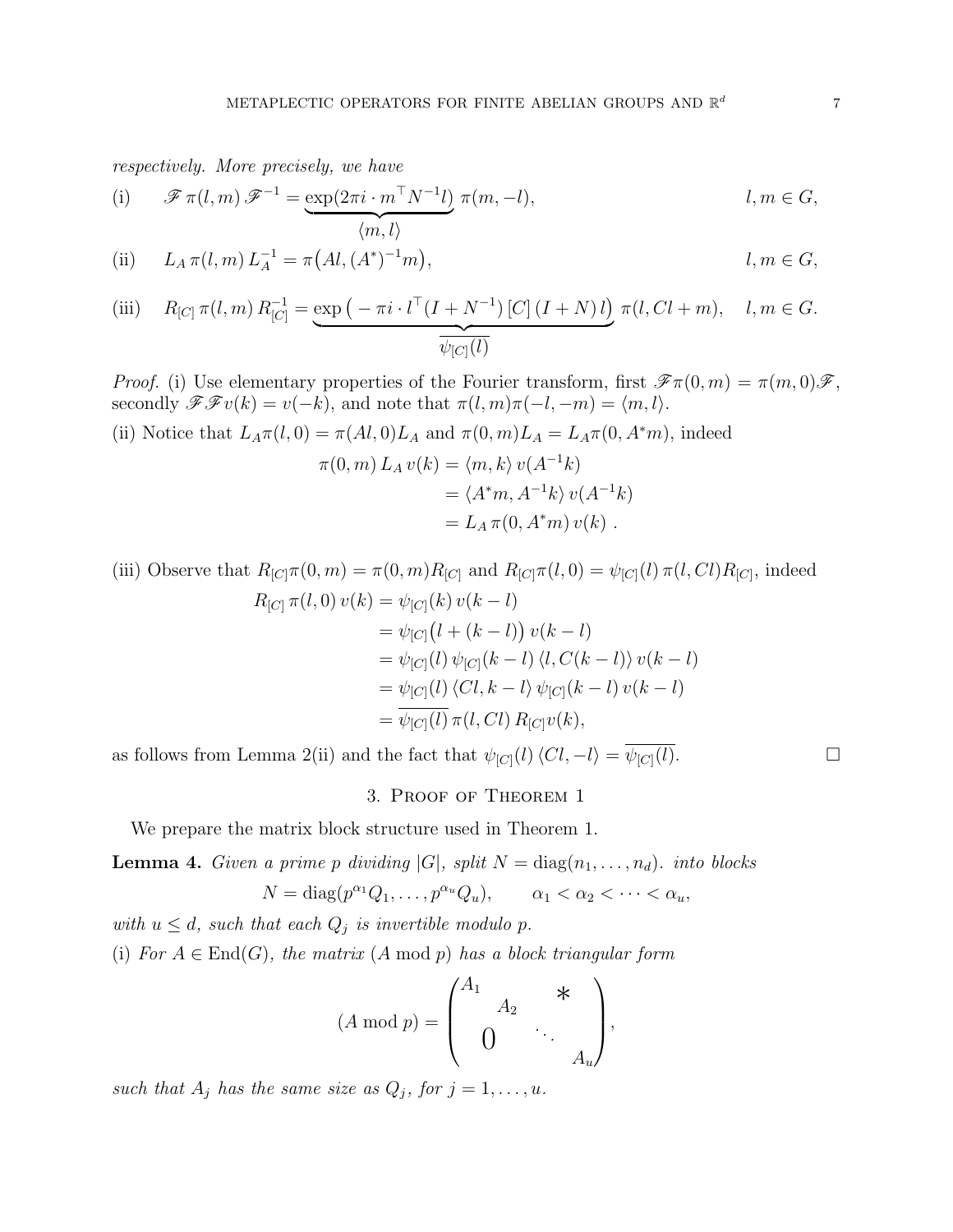(ii)  $(A \bmod p)$  is invertible if and only if all diagonal blocks  $A_i$  are invertible.

(iii) The matrix  $(A^* \mod p)$  has a corresponding block triangular structure, with diagonal blocks determined as follows,

$$
(A^* \bmod p) = \begin{pmatrix} Q_1 A_1^\top Q_1^{-1} & & * & \\ & Q_2 A_2^\top Q_2^{-1} & & \\ & & \ddots & \\ & & & Q_u A_u^\top Q_u^{-1} \end{pmatrix}
$$

modulo p, where  $Q_j^{-1}$  is the inverse of  $Q_j$  modulo p.

(iv) If  $AB^* = BA^*$  and  $AD^* - BC^* = I$ , then the respective diagonal blocks of (A mod p),  $(B \bmod p)$ ,  $(C \bmod p)$ , and  $(D \bmod p)$  satisfy  $A_j Q_j B_j^{\top} = B_j Q_j A_j^{\top}$  and  $A_j Q_j D_j^{\top}$  $B_j Q_j C_j^{\top} = Q_j$ , for  $j = 1, \ldots, u$ .

*Proof.* (i) Write  $A = (a_{r,s})$ . Suppose  $s < r$ . If the greatest power of p dividing  $n_r$  coincides with the greatest power of p dividing  $n_s$ , then the indices r and s designate the same diagonal block. Otherwise we have that p divides  $n_r/n_s$  and thus  $a_{r,s}$  mod  $p = 0$ , which yields the zero blocks.

(ii) The reduction to the diagonal blocks follows from the block triangular form observed in  $(i)$ .

(iii) Since  $A^* \in End(G)$  the observation in (i) also applies to  $A^*$ . Next, the diagonal blocks of  $(A^* \text{ mod } p)$  correspond to those parts of  $A^* = NA^TN^{-1}$  where the following cancellation of powers of p is in effect,  $(A^*)_j = (NA^{\top}N^{-1})_j = Q_jA_j^{\top}Q_j^{-1}$ .

(iv) Notice that both  $(A \mod p)$  and  $(B^* \mod p)$  have the same block triangular structure and thus

$$
(AB^* \bmod p) = (A \bmod p)(B^* \bmod p)
$$
  
= 
$$
\begin{pmatrix} A_1 Q_1 B_1^\top Q_1^{-1} & * & * \\ & A_2 Q_2 B_2^\top Q_2^{-1} & \cdots & * \\ & & \ddots & \\ & & & A_u Q_u B_u^\top Q_u^{-1} \end{pmatrix}
$$

modulo p, which verifies the first claim, and the second claim follows similarly.  $\Box$ 

The next lemma is the final preparation for the proof of Theorem 1. Given  $A, B \in M_{d,d}(\mathbb{Z}_p)$ such that  $\mathscr{R}(A)+\mathscr{R}(B)=\mathbb{Z}_p^d$  there always exists  $\Theta\in M_{d,d}(\mathbb{Z}_p)$  such that  $A+B\Theta$  is invertible. The lemma is a specific construction with  $\Theta$  diagonal, that works if  $AB^{\top}$  is symmetric.

**Lemma 5.** Given  $A \in M_{d,d}(\mathbb{Z}_p)$ , define  $\sigma \subseteq \{1, \ldots, d\}$  such that the j<sup>th</sup> columns of A with  $j \in \sigma$  form a basis for  $\mathcal{R}(A)$ . Let  $\Phi \in M_{d,d}(\mathbb{Z}_p)$  be a diagonal matrix whose diagonal consists of zeros at  $\sigma$  and invertible elements at the complementary set of indices  ${\mathcal{C}}\sigma = \{1,\ldots,d\} \setminus \sigma$ . Then for any  $B \in M_{d,d}(\mathbb{Z}_p)$  such that  $\mathscr{R}(A) + \mathscr{R}(B) = \mathbb{Z}_p^d$  and  $AB^{\top} = BA^{\top}$ , we have that the matrix  $A_0 := A + B\Phi$  is invertible.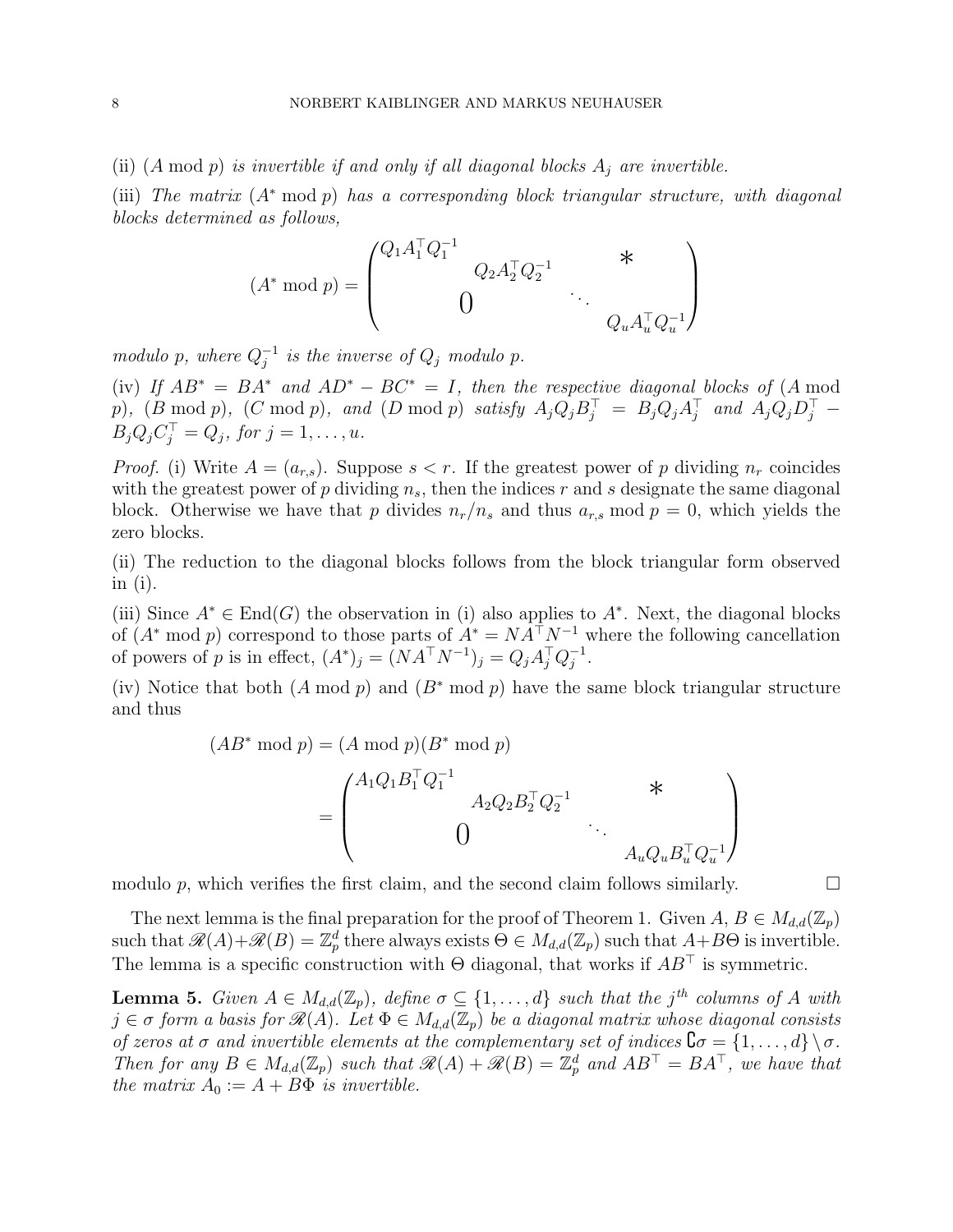*Proof.* For a  $d \times d$  matrix A, and an index set  $\sigma \subseteq \{1, \ldots, d\}$ , let  $A_{\sigma}$  denote the  $d \times |\sigma|$ matrix formed of those columns of A indexed by  $\sigma$ .

Since  $\sigma$  and  ${\mathcal{C}}\sigma$  are complementary index sets, we have

(2) 
$$
BA^{\top} = B_{\sigma} A_{\sigma}^{\top} + B_{\mathbf{C}\sigma} A_{\mathbf{C}\sigma}^{\top}.
$$

Since  $A_{\sigma}$  is injective,  $A_{\sigma}^{\dagger}$  is surjective and thus

(3) 
$$
\mathscr{R}(B_{\sigma}) = \mathscr{R}(B_{\sigma}A_{\sigma}^{\top}).
$$

From (2), (3), and the condition  $AB^{\dagger} = BA^{\dagger}$  we obtain the inclusion

(4)  
\n
$$
\mathscr{R}(B_{\sigma}) = \mathscr{R}(B_{\sigma}A_{\sigma}^{T}) = \mathscr{R}(BA^{T} - B_{\mathbf{C}\sigma}A_{\mathbf{C}\sigma}^{T})
$$
\n
$$
\subseteq \mathscr{R}(BA^{T}) + \mathscr{R}(B_{\mathbf{C}\sigma}A_{\mathbf{C}\sigma}^{T})
$$
\n
$$
\subseteq \mathscr{R}(AB^{T}) + \mathscr{R}(B_{\mathbf{C}\sigma}A_{\mathbf{C}\sigma}^{T})
$$
\n
$$
\subseteq \mathscr{R}(A) + \mathscr{R}(B_{\mathbf{C}\sigma})
$$

Since the columns of  $A_{\sigma}$  are a basis for  $\mathcal{R}(A)$  we have

(5) 
$$
\mathscr{R}(A_{\complement \sigma}) \subseteq \mathscr{R}(A) = \mathscr{R}(A_{\sigma}).
$$

Noticing that  $\mathscr{R}(B_{\mathbb{C}\sigma}) = \mathscr{R}((B\Phi)_{\mathbb{C}\sigma})$  and making use of (4) and (5) we observe that

$$
\mathcal{R}(A) + \mathcal{R}(B) = \mathcal{R}(A) + \mathcal{R}(B_{\sigma}) + \mathcal{R}(B_{\mathsf{C}\sigma})
$$
  
\n
$$
\subseteq \mathcal{R}(A) + \mathcal{R}(B_{\mathsf{C}\sigma})
$$
  
\n
$$
= \mathcal{R}(A) + \mathcal{R}((B\Phi)_{\mathsf{C}\sigma})
$$
  
\n
$$
= \mathcal{R}(A) + \mathcal{R}(A_{\mathsf{C}\sigma} + (B\Phi)_{\mathsf{C}\sigma})
$$
  
\n
$$
= \mathcal{R}(A_{\sigma}) + \mathcal{R}(A_{\mathsf{C}\sigma} + (B\Phi)_{\mathsf{C}\sigma})
$$
  
\n
$$
= \mathcal{R}(A + B\Phi).
$$

Hence,  $A + B\Phi$  is surjective and thus it is invertible.

*Proof of Theorem 1.* Since S is symplectic we have by Lemma  $4(iv)$  that the corresponding diagonal blocks of  $(A \bmod p)$ ,  $(B \bmod p)$ ,  $(C \bmod p)$ , and  $(D \bmod p)$  satisfy

$$
A_j Q_j B_j^\top = B_j Q_j A_j^\top, \text{ and}
$$
  
\n
$$
A_j Q_j D_j^\top - B_j Q_j C_j^\top = Q_j,
$$
 for  $j = 1, ..., u$ .

Since the latter of these identities implies  $\mathcal{R}(A_i) + \mathcal{R}(B_i \mathcal{Q}_i)$  is maximal, the assumptions of Lemma 5 are verified with A given by  $A_j$ , with B given by  $B_j Q_j$ , and with

$$
\Phi = \frac{\nu}{p} Q_j^{-1} \Theta_j.
$$

Note that the number  $\nu/p$  is invertible modulo p and the matrix  $Q_j$  is invertible modulo p with inverse  $Q_j^{-1}$ . Therefore, by Lemma 5,  $A_j + B_j(\frac{\nu}{p})$  $_p^{\underline{\nu}}(\Theta_j)$  is invertible, for any  $j = 1, \ldots, u$ .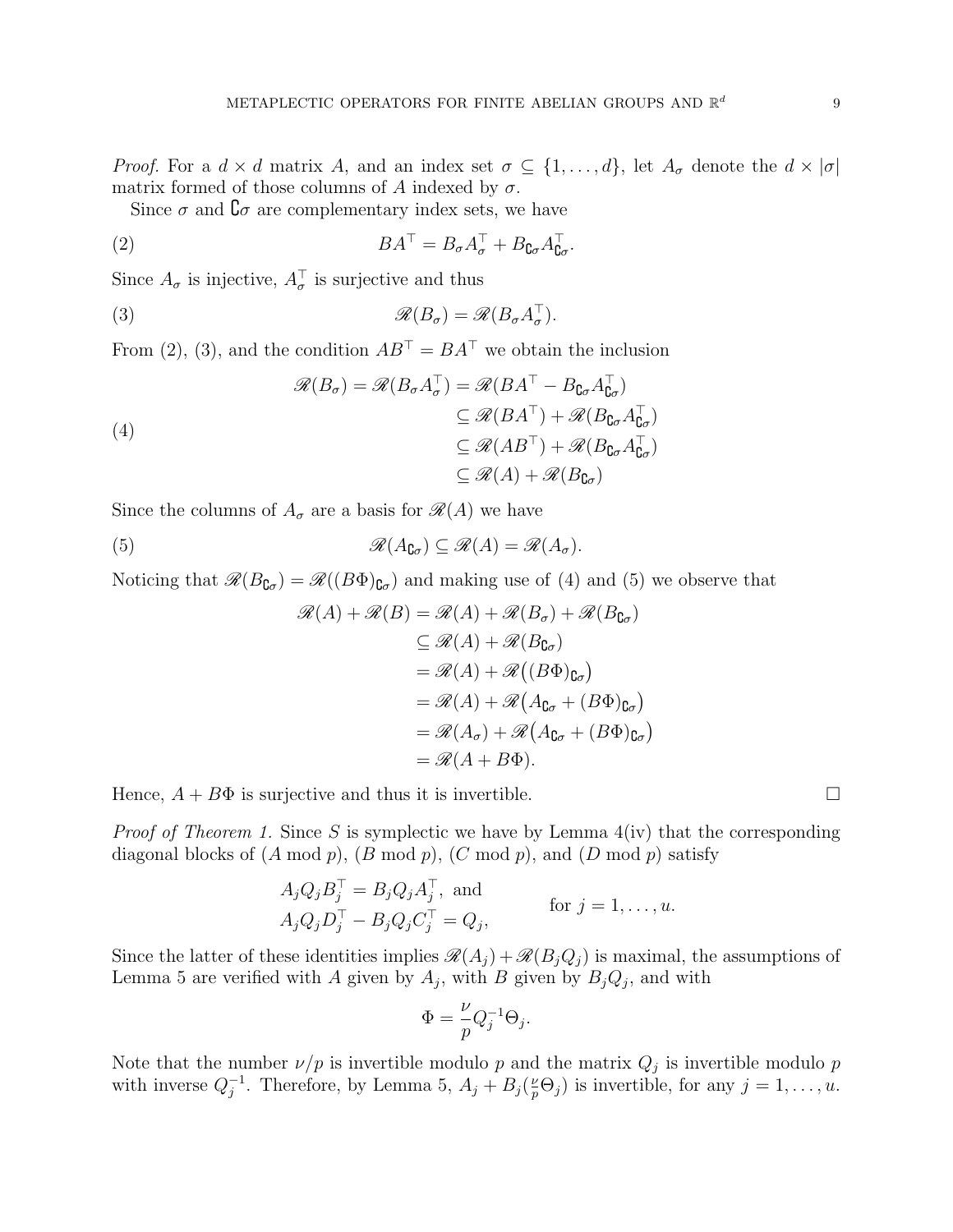By Lemma 4(ii) we obtain that  $(A \mod p) + (B \mod p)(\frac{p}{p}\Theta^{(p)})$  is invertible. For each prime p dividing  $|G|$ , we have

$$
A_0 \bmod p = (A + B\Theta) \bmod p = (A \bmod p) + (B \bmod p) \left(\frac{\nu}{p}\Theta^{(p)}\right),
$$

whence  $(A_0 \text{ mod } p)$  is invertible in  $M_{d,d}(\mathbb{Z}_p)$ . By deducing in this way the invertibility of  $(A_0 \text{ mod } p)$  in  $M_{d,d}(\mathbb{Z}_p)$ , for all prime factors p of  $|G|$ , we conclude that  $A_0$  is invertible in  $End(G).$ 

Next, since  $A = A_0 - B\Theta$  and  $C = C_0 - D\Theta$  we have

(6) 
$$
\begin{pmatrix} A & B \\ C & D \end{pmatrix} = \begin{pmatrix} A_0 & B \\ C_0 & D \end{pmatrix} \begin{pmatrix} I & 0 \\ -\Theta & I \end{pmatrix}
$$

Since  $\Theta$  is symmetric, the second factor of the given matrix product is symplectic. Since  $S \in Sp(G)$ , it implies also that the first factor of the product is symplectic. Since we have verified that  $A_0$  is invertible, we thus can make use of the Weil decomposition of a symplectic matrix with invertible upper left block,

.

.

$$
(7) \qquad \begin{pmatrix} A_0 & B \\ C_0 & D \end{pmatrix} = \begin{pmatrix} I & 0 \\ C_0 A_0^{-1} & I \end{pmatrix} \begin{pmatrix} A_0 & 0 \\ 0 & (A_0^*)^{-1} \end{pmatrix} \begin{pmatrix} 0 & -I \\ I & 0 \end{pmatrix} \begin{pmatrix} I & 0 \\ -A_0^{-1}B & I \end{pmatrix} \begin{pmatrix} 0 & I \\ -I & 0 \end{pmatrix}
$$

Combining (6) and (7) and making use of Lemma 1 and Lemma 3 implies the desired intertwining identity (1).

#### 4. THE CONTINUOUS CASE

Our approach also implies a simple explicit formula for the multivariate continuous-time case  $G = \mathbb{R}^d$ . The continuous-time theory is described in detail in [15] and it is of increasing interest for example in time-frequency analysis, symplectic geometry, and (pseudo-)differential operators, we mention [10, 12, 16, 18]. An explicit formula for metaplectic operators without splitting into simple operators is given in [26], see also [28]. A construction by splitting into simple operators can be obtained by [15, Chapter 4] in conjunction with [22, Section I.6]. Here we obtain a simple, direct construction.

Given  $\lambda \in \mathbb{R}^{2d}$ , the time-frequency shift operator  $\pi(\lambda)$  is defined by

$$
\pi(\lambda)f(t) = \exp(2\pi i \cdot \omega^{\top}t) f(t - x), \qquad \lambda = (x, \omega) \in \mathbb{R}^{2d}, \quad t \in \mathbb{R}^{d}.
$$

Let  $A \in M_{d,d}(\mathbb{R})$  invertible and let  $C \in M_{d,d}(\mathbb{R})$  such that  $C = C^{\top}$ . The Fourier transform  $\mathcal{F}$ , the dilation operator  $\mathcal{L}_A$ , and a suitable second degree character multiplication  $\mathcal{R}_C$  are defined for Schwartz functions on  $\mathbb{R}^d$  by

• 
$$
\mathcal{F}f(t) = \int_{\mathbb{R}^d} \exp(-2\pi i \cdot t^{\top} \eta) f(\eta) d\eta,
$$
  $t \in \mathbb{R}^d$ ,

- $\mathcal{L}_A f(t) = |\det A|^{-1/2} f(A^{-1})$ t),  $t \in \mathbb{R}^d$ ,
- $\mathcal{R}_C f(t) = \exp(\pi i \cdot t^\top C t) f(t),$   $t \in \mathbb{R}$ d ,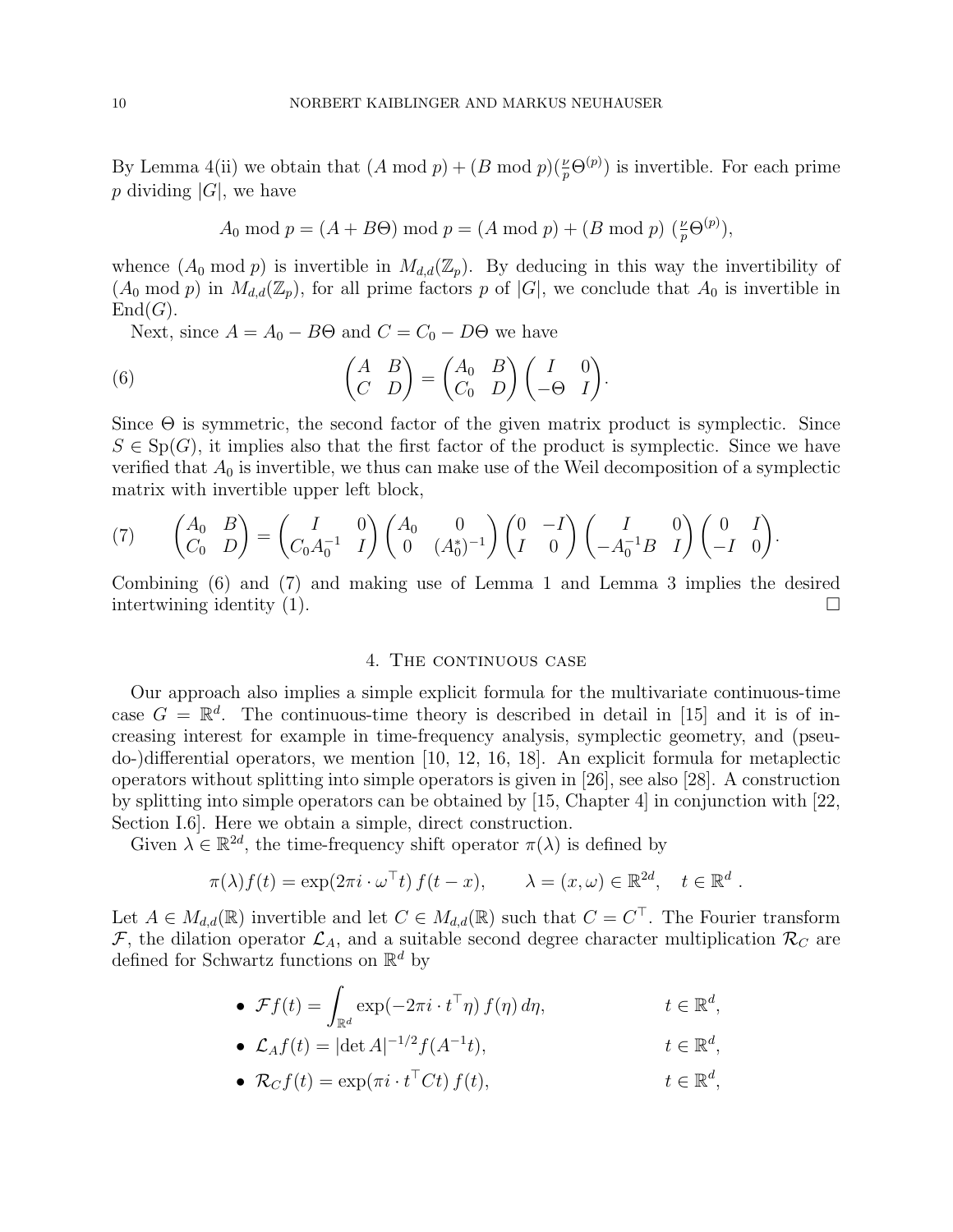respectively, and they satisfy (see [15], with a slightly different notation)

(i) 
$$
\mathcal{F}\pi(x,\omega)\mathcal{F}^{-1} = \exp(2\pi i \cdot \omega^{\top} x)\,\pi(\omega,-x), \qquad x,\omega \in \mathbb{R}^d,
$$

(ii) 
$$
\mathcal{L}_A \pi(x,\omega) \mathcal{L}_A^{-1} = \pi(Ax, (A^\top)^{-1}\omega), \qquad x, \omega \in \mathbb{R}^d,
$$

(iii) 
$$
\mathcal{R}_C \pi(x,\omega) \mathcal{R}_C^{-1} = \exp(-\pi i \cdot x^\top C x) \pi(x, Cx + \omega), \qquad x, \omega \in \mathbb{R}^d.
$$

The symplectic group  $Sp(\mathbb{R}^d)$  consists of the real  $2d \times 2d$  matrices in block form

$$
S = \begin{pmatrix} A & B \\ C & D \end{pmatrix}, \qquad A, B, C, D \in M_{d,d}(\mathbb{R}),
$$

such that  $A^{\top}C = C^{\top}A$ ,  $B^{\top}D = D^{\top}B$ , and  $A^{\top}D - C^{\top}B = I$ , with I the  $d \times d$  identity matrix. We obtain the following construction of metaplectic operators for the continuous case. The result follows from the analogy to the special case  $G = \mathbb{Z}_p^d$  of the finite abelian group setting discussed in this paper.

**Theorem 2.** Let  $S = \begin{pmatrix} A & B \\ C & D \end{pmatrix} \in Sp(\mathbb{R}^d)$ . Define  $\sigma \subseteq \{1, \ldots, d\}$  such that the columns of A indexed by  $\sigma$  form a basis for  $\mathcal{R}(A)$ . Denote by  $\Theta \in M_{d,d}(\mathbb{Z})$  the diagonal matrix whose diagonal is 0 at  $\sigma$  and 1 at the complementary set of indices  ${\bf \hat{G}} = \{1, \ldots, d\} \setminus \sigma$ . Let  $A_0 = A + B\Theta$  and  $C_0 = C + D\Theta$ . Then  $A_0$  is invertible and the operator  $U = U_S$  defined by

$$
U := \mathcal{R}_{C_0 A_0^{-1}} \cdot \mathcal{L}_{A_0} \cdot \mathcal{F}^{-1} \cdot \mathcal{R}_{-A_0^{-1}B} \cdot \mathcal{F} \cdot \mathcal{R}_{-\Theta}.
$$

is unitary and satisfies

$$
U\pi(\lambda)U^{-1} = \psi(\lambda)\,\pi(S\lambda), \qquad \lambda \in \mathbb{R}^{2d},
$$

with some scalar function  $\psi \colon \mathbb{R}^{2d} \to \mathbb{T}$ .

#### **REFERENCES**

- [1] D. M. Appleby, Symmetric informationally complete-positive operator valued measures and the extended Clifford group, J. Math. Phys. 46 (2005), no. 5, 052107, 29 pp.
- [2] G. G. Athanasiu, E. G. Floratos, and S. Nicolis, Fast quantum maps, J. Phys. A 31 (1998), no. 38, L655–L662.
- [3] L. Baggett and A. Kleppner, Multiplier representations of abelian groups, J. Funct. Anal. 14 (1973), 299–324.
- [4] R. Balian and C. Itzykson, *Observations sur la mécanique quantique finie*, C. R. Acad. Sci. Paris Sér. I Math. 303 (1986), no. 16, 773–778.
- [5] M. C. Berg, The Fourier-analytic proof of quadratic reciprocity, Wiley, New York, 2000.
- [6] P. G. Casazza and M. Fickus, Fourier transforms of finite chirps, Frames and Overcomplete Representations in Signal Processing, Communications, and Information Theory (eds. R. V. Balan, Y. C. Eldar, and T. Strohmer), Hindawi Publ., 2006, pp. 1–7.
- [7] O. Christensen, An Introduction to Frames and Riesz Bases, Birkhäuser, Boston, 2003.
- [8] G. Cliff, D. McNeilly, F. Szechtman, Weil representations of symplectic groups over rings, J. London Math. Soc. **62** (2000), no. 2, 423–436.
- [9] J. H. Conway, R. T. Curtis, S. P. Norton, R. A. Parker, and R. A. Wilson, Atlas of Finite Groups, Oxford Univ. Press, Eynsham, 1985.
- [10] E. Cordero and F. Nicola, Metaplectic representation on Wiener amalgam spaces and applications to the Schrödinger equation, J. Funct. Anal.  $254$  (2008), no. 2, 506–534.